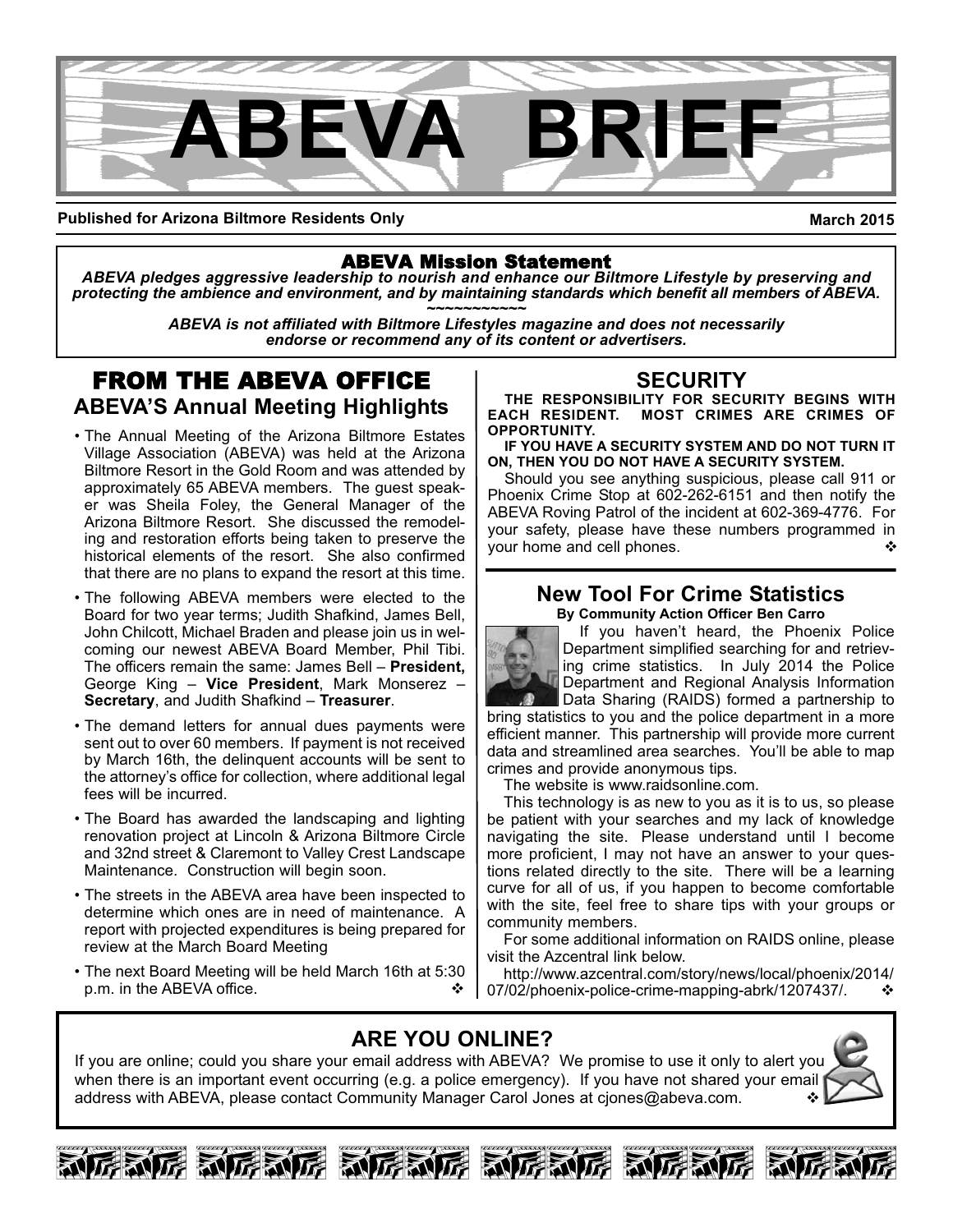

# MEETINGS & LUNCHEONS **Biltmore Area Partnership Luncheon**



The Biltmore Area Partnership Networking Luncheon will be March 24th at Seasons52. The speaker will be Chris Camacho the new

President/CEO of the Greater Phoenix Economic Council (GPEC). Chris has served

as GPEC's Executive Vice President since joining the organization in 2008 and is responsible for overseeing domestic and international business development and market strategies. He will be speaking on what has been happening and being planned for Phoenix in 2015 and beyond.

Seasons52 is located 2502 East Camelback Road in the Biltmore Fashion Park in Phoenix. Reservations are required by Friday, March 20th, 2015. Networking will be from 11:30 a.m. to 12:00 p.m. when lunch will be served. The speaker will address the attendees from 12:30 p.m. to 1:00 p.m. The cost is \$30 for members and \$35 non-members.

For additional information, please call Ed Rossi at (602) 957-6483. Reservations and checks must be sent prior to the luncheon. Send checks to the Biltmore Area Partnership, 3104 East Camelback Road, #174, Phoenix,  $AZ$  85016.  $\bullet$ 

# **Biltmore Lunch Bunch**

The Biltmore Lunch Bunch (BLB), formerly known as the Biltmore Ladies Lunch Club, will meet Friday, March 6th, 2015 at 11:45 a.m. at Frank and Albert's with La Rita Mason as Coordinating Hostess. BYOM (Bring Your Own Money), order off the menu and come and enjoy lunch with ladies who live or work in the Biltmore area. The dress is casual.

#### **For advanced planning:**

- Friday, April 3rd, 2015 at 11:45 a.m. at Frank and Albert's with La Rita Mason as Coordinating Hostess.
- Friday, May 8th, 2015 at 11:45 a.m. at Frank and Albert's with La Rita Mason as Coordinating Hostess.

You will receive e-mail reminders of when the lunches are scheduled. If you have any questions or to be added to the listserv to receive reminders about the BLB, contact La Rita Mason at (602) 667-0002 or Irmason@arn.net. It helps in planning if you can let La Rita know in advance if you know that you plan to come. However, if you cannot know until the time of the event whether or not you can come, drop-ins are always welcome!  $\cdot$ 

# **Biltmore Networking Group**

Would you like to network among Biltmore area professionals and businesspeople? Do you enjoy socializing with others living or working in the Biltmore area? The Biltmore Networking Group has been going strong since the summer of 2003. Check out this unique group of professionals, businesspeople and residents and get a feel for what makes the Biltmore area such a great community.

The Biltmore Networking Group organizes a monthly happy hour for professionals, businesspeople, residents and anyone who enjoys the Biltmore area to meet and network. Professionals from a wide variety of industries attend including finance, fine arts, government, hospitality, law,





marketing, medicine, real estate, technology and many more. There is usually a group of about  $60-80$  people attending. With the demographics of the Biltmore community, you are sure to make the contacts you desire.

The upcoming happy hours are planned for March 5th and April 2nd, 2015 from 5:30 p.m. to 7:30 p.m. at the Omaha SteakHouse Garden Lounge inside the Embassy Suites Phoenix Biltmore located at 2630 East Camelback Road in Phoenix. You can reach them by calling (602) 9553992. There is no need to RSVP and there is never a charge to attend these events, so please feel free to stop by.

If you have any questions or would like to be added to the email list for monthly announcements, please contact Shahpar at biltmorenetwork@gmail.com. Shahpar founded the Biltmore Networking Group in 2003.

# SPECIAL OFFERS AND EVENTS **Arizona Biltmore Golf Club News**

Enjoy the many seasonal specials at Arizona Biltmore Golf Club this March:

**• Improve Your Swing with Golf Lessons at the Biltmore**

The Arizona Biltmore Golf Club offers a variety of golf instruction packages that cater to golfers of all skill levels. Elevate your game with customized golf lessons from Tina Tombs, Director of Instruction at Arizona Biltmore Golf Club and 2014 LPGA National Teacher of the Year. To book a golf lesson, contact the Pro Shop online or call (602) 955-9655.

**• Patio Features New Menu and More at the Adobe** Check out the Adobe Restaurant's newly renovated patio featuring a new fire pit. Warm up with friends and enjoy impressive views of the Biltmore's historic golf courses.

The Adobe Restaurant has introduced a new menu featuring delicious options for breakfast (served all day), lunch, Happy Hour and more. Swing by after your round for shared appetizers like fried pickles and "Hole-in-One" nachos.

Happy Hour is offered from 2:30 p.m. to 6:30 p.m. daily featuring great specials you won't want to miss:

- \$2 off all cocktails and wines by the glass
- \$1 off all draft and canned beers

Select appetizers are \$5 including the Frickles, Blue Cheese Haystack, Chips 'n Dip, Onion Rings, Cheese Crisp and Pub Pretzel Bites.

For additional details about March promotions, memberships or to book a golf tee time, please visit www.azbiltmoregc.com.  $\triangle$ 

# **News from The Ritz-Phoenix**

#### **Exclusive ABEVA Rates**

Room rates for ABEVA members start at \$289 per night and include guestroom valet (bottled water, tea and coffee), daily newspaper, and 24/7 business and fitness center access. For more information and reservations,  $p$ lease call 602-522-6632.  $\bullet$ 

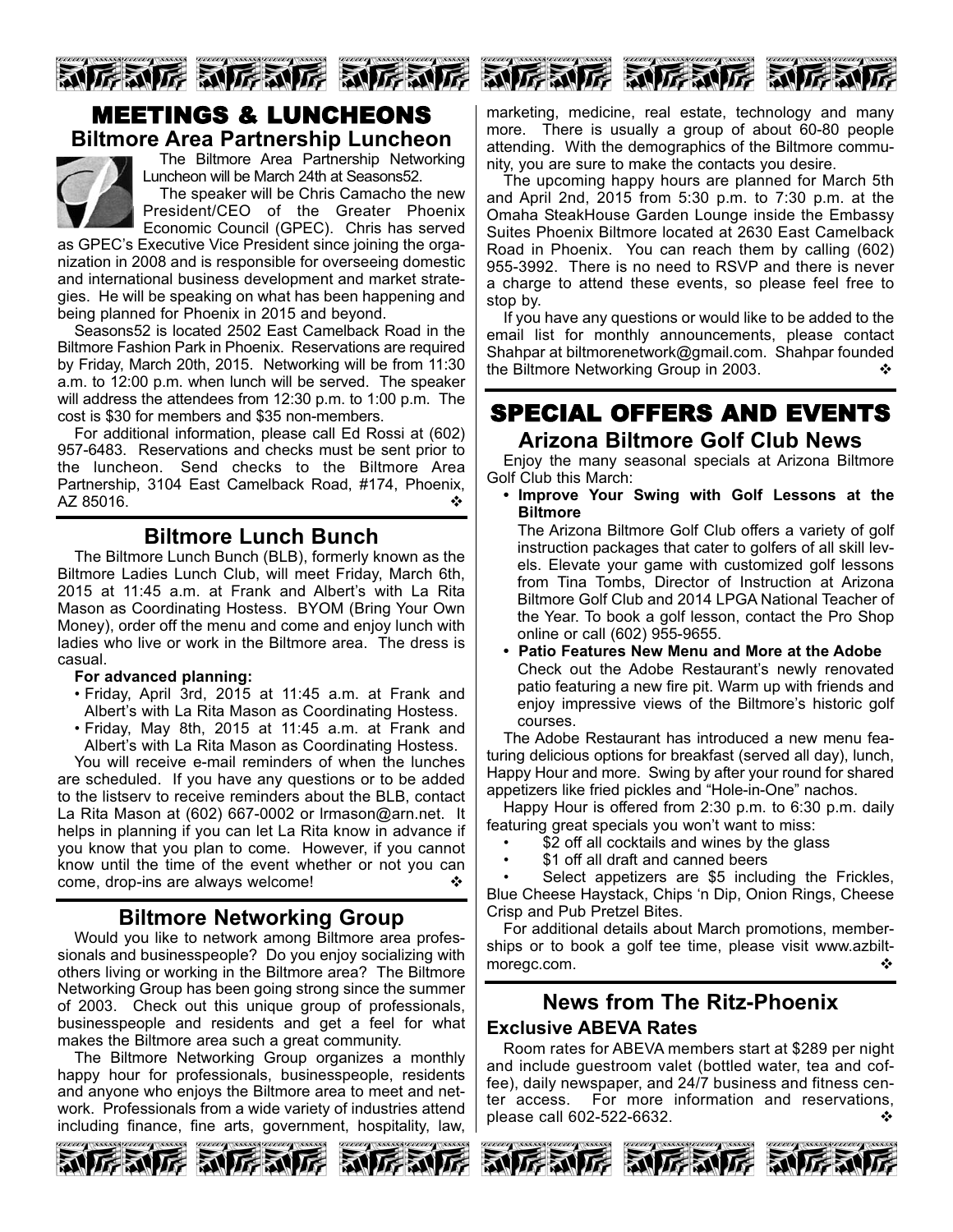

# **Embassy Suites ~ 2015 ABEVA Rates**

| $1/1 - 4/11 - 2015$ | $$214.00 + tax$ |
|---------------------|-----------------|
| 4/12-5/21-2015      | $$189.00 + tax$ |
| 5/22-9/12 -2015     | $$109.00 + tax$ |
| 9/13-12/31-2015     | $$189.00 + tax$ |



Above rates are based on availability and will apply to standard suites only. **Rate will include:**

- All suite accommodations with choice of one king bed or two double beds and sofa bed in the living room.
- Full cooked to order breakfast each morning Monday Friday 6:00 a.m. till 9:00 a.m. and Saturday and Sunday 7:30 a.m. till 10:30 a.m.
- Evening reception each evening from 5:30 p.m. to 7:30 p.m. each day. • No resort fees.

For reservations, you can contact the hotel directly at 602-955-3992 and ask for the ABEVA rate or you can make your reservations by going to www.phoenixbiltmore.embassysuites.com go to reservations and use Corporate ID 2759628.

# **Arizona Biltmore Resort and Spa**

# **Historical Tours at The Biltmore**

The Arizona Biltmore Resort conducts historical walking tours Tuesday, Thursday, and Saturday from 10:00 a.m. to 11:30 a.m. The cost is \$10 per person. Call 602-955-6600, Ext. 7000, to make reservations. Meet at the concierge desk. A tour followed by lunch is a great way to entertain out of town guests.

#### **Arizona Biltmore Resort Rewards Card Information**

Several residents have inquired about the discounts available at the Biltmore Resort for members of ABEVA. The Biltmore Resort does extend discounts to ABEVA members. With a Biltmore Rewards Card you are entitled to receive a 15% discount at the Resort's restaurants and gift shops, as well as 15% off of spa services and guest rooms. Applications are available in the ABEVA office. Please contact us at either 602-955-1003 or cjones@abeva.com to receive a copy. Should you lose your card and need a replacement, please call Dena Isaacs at 602-955-6600

In addition to the Biltmore Rewards Card, the Biltmore Resort also offers Spa Memberships, which will give you access to all of the resort amenities – including 8 sparkling pools, 6 tennis courts, a sport court, their state-of-the-art fitness center, etc. There is a one-time initiation fee, as well as monthly dues for this membership. If you are interested, please contact Angela Battaglia, the Spa Operations/Sales Manager at the Resort at 602-955-6600 x2984 for more information.

# **The Wrigley Mansion Taste Tuesdays**

Taste the best of Geordie's with a seasonally-inspired four-course tasting menu for \$30pp plus tax/gratuity.

### **Live Music Calendar**

Visit the Wrigley at Geordie's Lounge every Thursday and Friday evening from 6:00 p.m. to 9:00 p.m. to experience their live music lineup featuring some of Phoenix's top local musicians. Come for happy hour from 3:00 p.m. to 6:00 p.m., stay for the great music! You may view their live music calendar online.

### **Sunday Brunch**

The Wrigley Mansion offers an award-winning brunch experience every Sunday, and it is better than ever! Book your table today and enjoy Sunday brunch overlooking the City every Sunday from 10:00 a.m. to 2:00 p.m. Call 602-955-4079 for reservations! **Tours**

Go behind the scenes at Phoenix's most regal residence with a guided tour of The Wrigley Mansion Club, offered Wednesday through Saturday (10:00 a.m., noon, 2:00 p.m. and 4:00 p.m.) and Sundays at 2:15 p.m. Tours cost \$15 pp; Stay for lunch and the cost for tour and meal is  $$25 - $40p$ , or \$64 for the tour plus Sunday brunch.  $\cdot \cdot$ 









**James Bell, President George King, Vice President Mark Monserez, Secretary Judith Shafkind, Treasurer Michael Leeman, Director Michael Braden, Director Phil Tibi, Director Rebecca Heath, Director**

#### **ABEVA Office Information**

**2525 East Arizona Biltmore Circle, Building D, Ste. 145 Phoenix, Arizona 85016 Hours Mon.Fri. 8:30 am5 pm 6029551003 phone 6029551144 fax Carol Jones Community Manager The** *ABEVA Brief* **Editor Carol Jones cjones@abeva.com Roving Patrol: 6023694776**

**Police Dept. Non-Emergency: 6022626151**

#### **Website Information**

Please visit the NEW website at www.abeva.com. There is a link to Phoenix Metro Bank to pay your annual dues. You can download many ABEVA documents; CC&Rs, Parking Permission, Architectural Request Form, and more. You may also read board minutes and the ABEVA Brief online.

# **Handy Contacts**

City of Phoenix Back-Washing **Department** (Pools) 602.256.3190 Dead Animal Pick-up 602.262.6791 Dog Catcher 602.506.7387 Snake Control 480.894.1625 Fish & Game 602.942.3000 SRP Outages 602.236.8811 Water Department 602.262.6251 Water Department (after hours) 602.261.8000